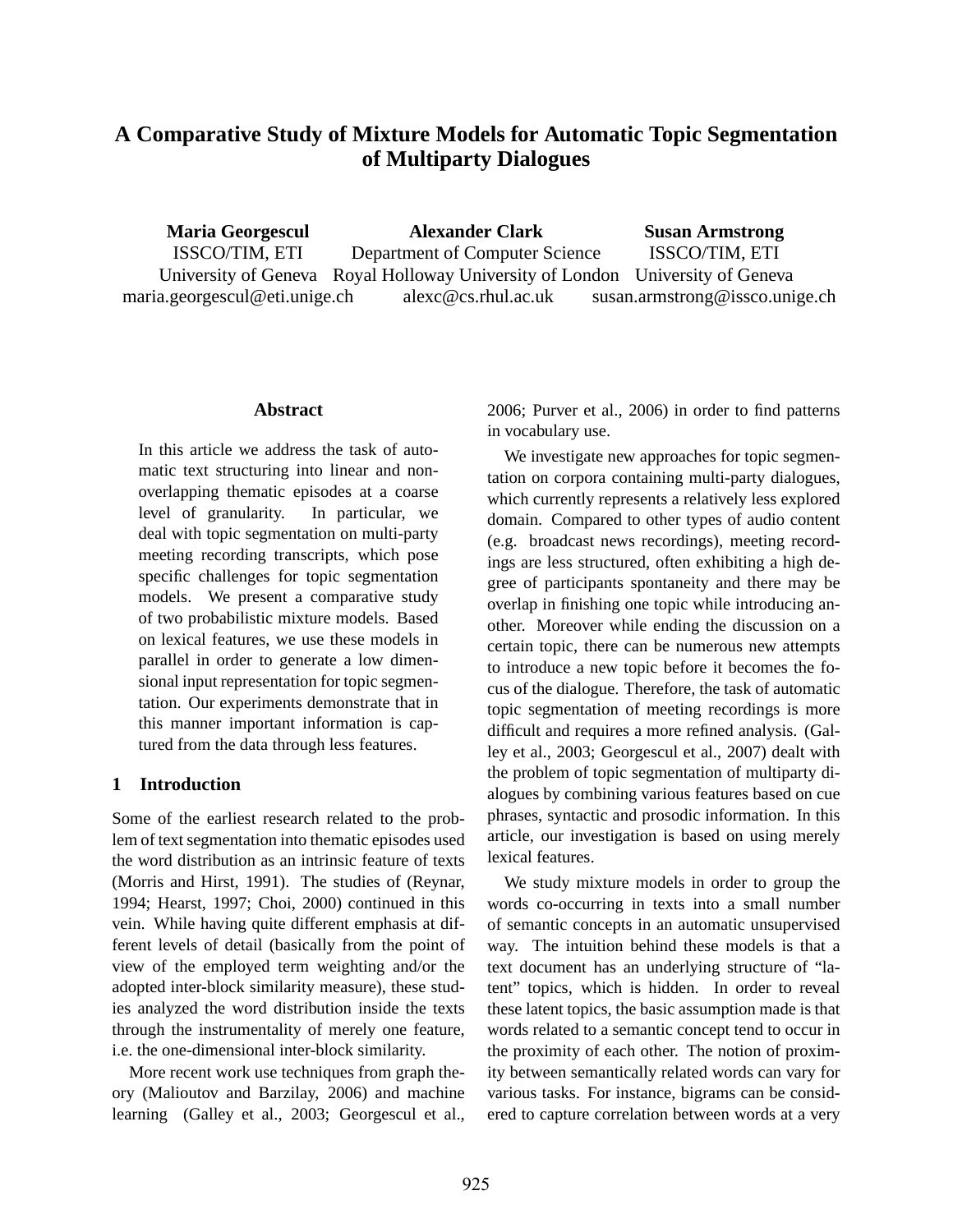short distance. At the other extreme, in the domain of document classification, it is often assumed that the whole document is concerned with one specific topic and in this sense all words in a document are considered to be semantically related. We consider for our application that words occurring in the same thematic episode are semantically related.

In the following, the major issues we will discuss include the formulations of two probabilistic mixture approaches, their methodology, aspects of their implementation and the results obtained when applied in the topic segmentation context. Section 2 presents our approach on using probabilistic mixture models for topic segmentation and shows comparisons between these techniques. In Section 3 we discuss our empirical evaluation of these models for topic segmentation. Finally, some conclusions are drawn in Section 4.

#### **2 Probabilistic Mixture Models**

The probabilistic latent models described in the following exploit hierarchical Bayesian frameworks. Based on prior distributions of word rate variability acquired from a training corpus, we will compute a density function to further analyze the text content in order to perform topic segmentation at a coarse level of granularity. In this model, we will be working with 'blocks' of text which consist of a fixed number of consecutive utterances.

In the following two subsections, we use the following notation:

- We consider a text corpus  $\mathcal{B} = \{b_1, b_2, ..., b_M\}$ containing M blocks of text with words from a vocabulary  $W = \{w_1, w_2, ..., w_N\}$ . M is a constant scalar representing the number of blocks of text.  $N$  is a constant scalar representing the number of terms in vocabulary  $W$ .
- We pre-process the data by eliminating content free words such as articles, prepositions and auxiliary verbs. Then, we proceed by lemmatizing the remaining words and by adopting a bag-of-words representation. Next, we summarize the data in a matrix  $F =$  $(f(b_i, w_{i,j}))_{(i,j)\in M\times N}$ , where  $f(b_i, w_{i,j})$  denotes the  $log.$ *entropy* weighted frequency of word  $w_{i,j}$  in block  $b_i$ .
- Each occurrence of a word in a block of text is considered as representing an observation  $(w_{m,n}, b_m)$ , i.e. a realization from an underlying sequence of random variables  $(W_{m,n}, B_m)_{1 \leq n \leq N}^{\widetilde{1 \leq m \leq M}}$  $\lim_{1 \le n \le N} \frac{1 \le m \le M}{1 \le n \le N}$ .  $w_{m,n}$  denotes the term indicator for the n-th word in the m-th block of text.
- Each pair  $(w_{m,n}, b_m)$  is associated with a discrete hidden random variable  $Z_{m,n}$  over some finite set  $\mathcal{Z} = \{z_1, z_2, ..., z_K\}$ . K is a constant scalar representing the number of mixture components to generate.
- We denote by  $P(z_{m,n} = z_k)$  or simply by  $P(z_k)$  the probability that the k-th topic has been sampled for the *n*-th word in the  $m$ -th block of text.

#### **2.1 Aspect Model for Dyadic Data (AMDD)**

In this section we describe how we apply latent modeling for dyadic data (Hofmann, 2001) to text representation for topic segmentation.

#### **2.1.1 Model Setting**



Figure 1: Graphical model representation of the aspect model.

We express the joint or conditional probability of words and blocks of text, by assuming that the choice of a word during the generation of a block of text is independent of the block itself, given some (unobserved) hidden variable, also called *latent* variable or *aspect*.

The graphical representation of the AMDD data generation process is illustrated in Figure 1 by using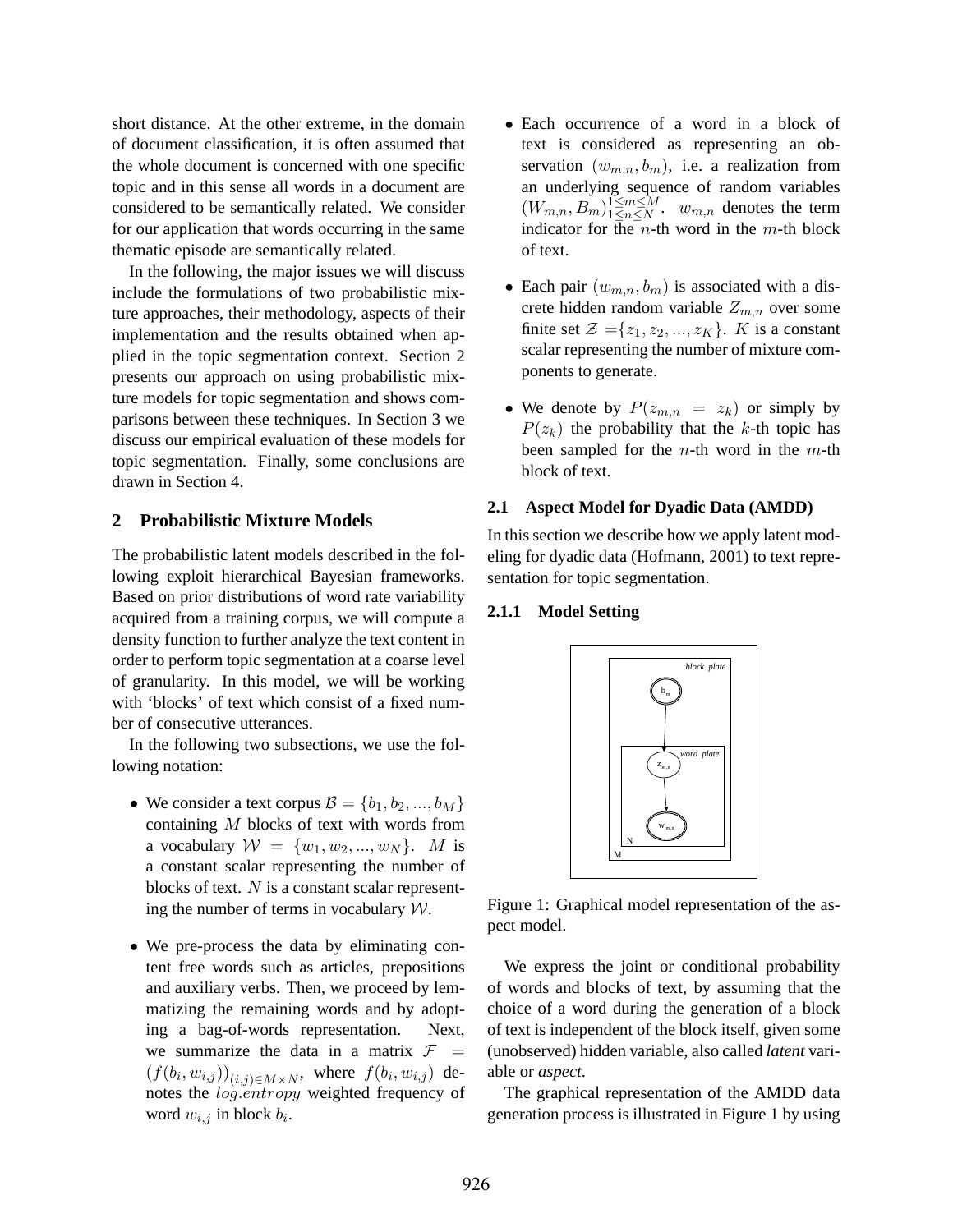the plate notation. That is, the ovals (i.e. the nodes of the graph) represent probabilistic variables. The double ovals around the variables  $w_{m,n}$  and  $b_m$  denote observed variables.  $z_{m,n}$  is the mixture indicator, the hidden variable, that chooses the topic for the *n*-th word in the *m*-th block of text. Arrows indicate conditional dependencies between variables. For instance, the  $w_{m,n}$  variable in the word space and the  $b_m$  variable in the block space have no direct dependencies, i.e. it is assumed that the choice of words in the generation of a block of text is independent of the block given a hidden variable. The boxes represent "plates", i.e. replicates of sampling steps with the variable in the lower left corner referring to the number of samples. For instance, the "word plate" in Figure 1 illustrates  $N$  independently and identically distributed repeated trials of the random variable  $w_{m,n}$ .

According to the topology of the asymmetric AMDD Bayesian network from Figure 1, we can specify the joint distribution of a word  $w_{m,n}$ , a latent topic  $z_k$  and a block of text  $b_m$ :  $P(w_{m,n}, z_k, b_m)$  =  $P(b_m) \cdot P(z_k|b_m) \cdot P(w_{m,n}|z_k)$ . The joint distribution of a block of text  $b_m$  and a word  $w_{m,n}$  is thus:

$$
P(b_m, w_{m,n}) = \sum_{k=1}^{K} P(w_{m,n}, z_k, b_m) = P(b_m)
$$

$$
\cdot \sum_{k=1}^{K} \underbrace{P(z_k|b_m)}_{mixing\ proportions} \cdot \underbrace{P(w_{m,n}|z_k)}_{mixture\ components} (1)
$$

Equation 1 describes a special case of a finite mixture model, i.e. it uses a convex combination of a set of component distributions to model the observed data. That is, each word in a block of text is seen as a sample from a mixture model, where mixture components are multinomials  $P(w_{m,n}|z_k)$  and the mixing proportions are  $P(z_k|b_m)$ .

### **2.1.2 Inferring and Employing the AMDD Model**

The *Expectation-Maximization (EM)* algorithm is the most popular method to estimate the parameters for mixture models to fit a training corpus. The EM algorithm for AMDD is based on iteratively maximizing the log-likelihood function:  $\mathcal{L}_{PLSA} =$  $\sum_{m}^{M}$  $_{m=1}^{M}\sum_{n=1}^{N}f(b_{m},w_{m,n})\cdot logP(w_{m,n},b_{m}).$  However, the EM algorithm for AMDD is prone to overfitting since the number of parameters to be estimated grows linearly with the number of blocks of text. In order to avoid this problem, we employed the tempered version of the EM algorithm that has been proposed by Hofmann (2001).

We use the density estimation method in AMDD to reduce the dimension of the blocks-by-words space. Thus, instead of using the words as basic units for each block of text representation, we employ a "topic" basis, assuming that a few topics will capture more information than the entire huge amount of words in the vocabulary. Thus, the  $m$ -th block of text is represented by the vector  $(P(z_1|b_m), P(z_2|b_m), ..., P(z_k|b_m))$ . Then, we use these posterior probabilities as a threshold to identify the boundaries of thematic episodes via support vector classification (Georgescul et al., 2006). That is, we consider the topic segmentation task as a binary-classification problem, where each utterance should be classified as marking the presence or the absence of a topic shift in the dialogue.

#### **2.2 Latent Dirichlet Allocation (LDA)**

Latent Dirichlet Allocation (Blei et al., 2003) can be seen as an extension of AMDD by defining a probabilistic mixture model that includes Dirichletdistributed priors over the masses of the multinomials  $P(w|z)$  and  $P(z|b)$ .

#### **2.2.1 Model Setting**

In order to describe the formal setting of LDA in our context, we use the following notation in addition to those given at the beginning of Section 2:

- $\vec{\theta}_m$  is a parameter notation for  $P(z|b = b_m)$ , the topic mixture proportion for the  $m$ -th block of text;
- $\vec{\alpha}$  is a hyperparameter (a vector of dimension K) on the mixing proportions  $\theta_m$ ;
- $\bullet$   $\Theta$  =  $\left\lbrace \vec{\theta }_{m}\right\rbrace ^{M}$  $m=1$  is a matrix (of dimension  $M \times K$ ), composed by placing the vectors  $\vec{\theta}_1, \vec{\theta}_2, ..., \vec{\theta}_M$  as column components;
- $\vec{\varphi}_k$  is a parameter notation for  $P(w|z_k)$ , the mixture component for topic  $k$ ;
- $\vec{\beta}$  is a hyperparameter (a vector of dimension N) on the mixture components  $\vec{\varphi}_k$ ;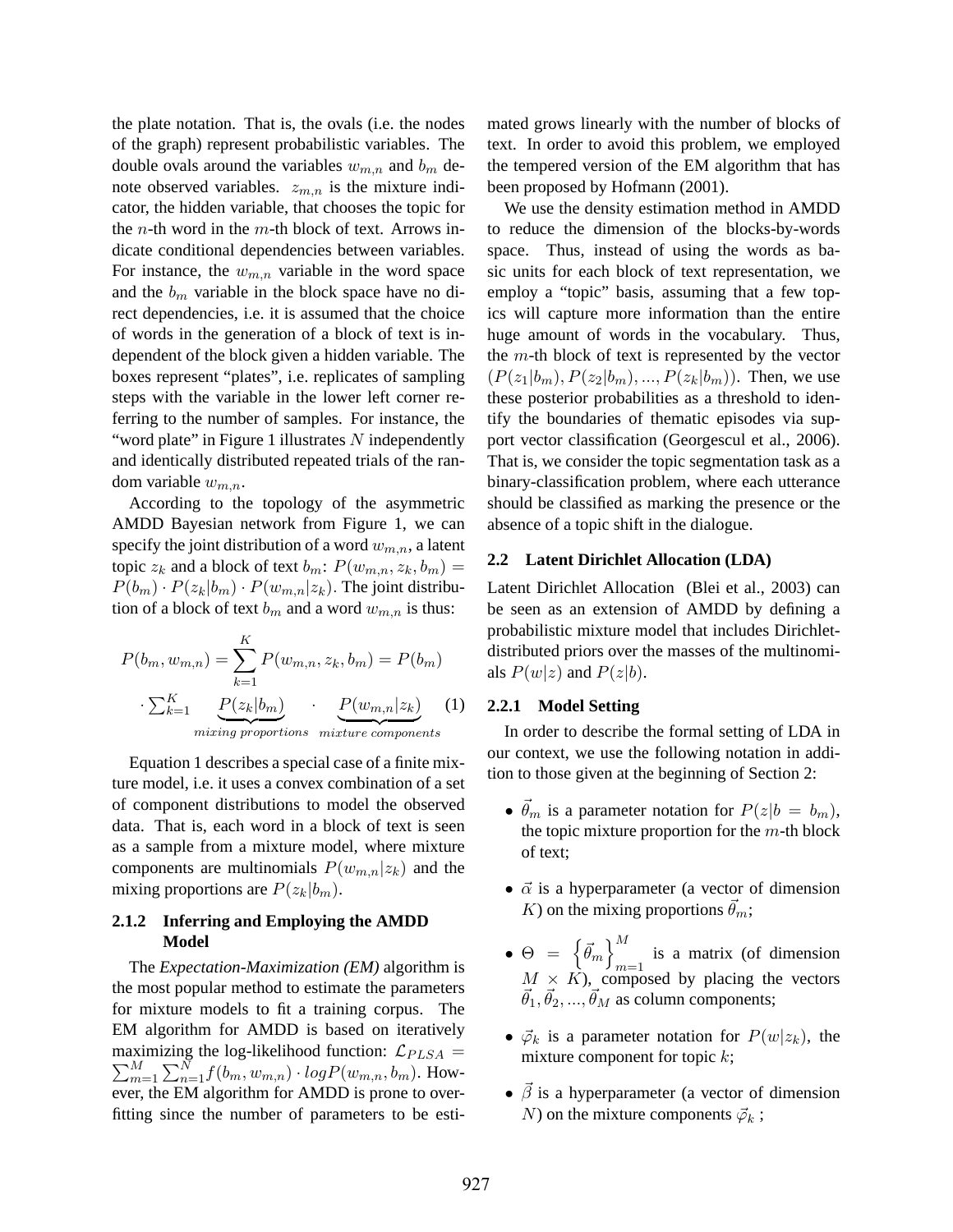- $\Phi = {\{\vec{\varphi}_k\}}_{k=1}^K$  is a matrix of dimension  $K \times N$  composed by placing the vectors  $\vec{\varphi}_1, \vec{\varphi}_2, ..., \vec{\varphi}_K$  as column components;
- $N_m$  denotes the length of the m-th block of text and is modeled with a Poisson distribution with constant parameter  $\xi$ ;



Figure 2: Graphical model representation of latent Dirichlet allocation.

LDA generates a stream of observable words  $w_{m,n}$  partitioned into blocks of text  $\vec{b}_m$  as shown by the graphical model in Figure 2. The Bayesian network can be interpreted as follows: the variables  $\Phi$ ,  $\theta$  and z are the three sets of latent variables that we would like to infer. The plate surrounding  $\vec{\varphi}_k$  illustrates the repeated sampling of word distributions for each topic  $z_k$  until K topics have been generated. The plate surrounding  $\hat{\theta}_m$  illustrates the sampling of a distribution over topics for each block b for a total of M blocks of text. The inner plate over  $z_{m,n}$ and  $w_{m,n}$  illustrates the repeated sampling of topics and words until  $N_m$  words have been generated for a block  $b_m$ .

Each block of text is first generated by drawing a topic proportion  $\vec{\theta}_m$ , i.e. by picking a distribution over topics from a Dirichlet distribution. For each word  $w_{m,n}$  from a block of text  $b_m$ , a topic indicator k is sampled for  $z_{m,n}$  according to the block-specific mixture proportion  $\vec{\theta}_m$ . That is,  $\vec{\theta}_m$  determines

 $P(z_{m,n})$ . The topic probabilities  $\vec{\varphi}_k$  are also sampled from a Dirichlet distribution. The words in each block of text are then generated by using the corresponding topic-specific term distribution  $\vec{\varphi}_{z_{m,n}}$ .

Given the graphical representation of LDA illustrated in Figure 2, we can write the joint distribution of a word  $w_{m,n}$  and a topic  $z_k$  as:

 $P(w_{m,n}, z_k | \vec{\theta}_m, \Phi) = P(z_k | \vec{\theta}_m) \cdot P(w_{m,n} | \vec{\varphi}_k).$ Summing over  $k$ , we obtain the marginal distribution:

$$
P(w_{m,n}|\vec{\theta}_m, \Phi) = \sum_{k=1}^{K} \left( \underbrace{P(z_k|\vec{\theta}_m)}_{mixture\ proportion} \cdot \underbrace{P(w_{m,n}|\vec{\varphi}_k)}_{mixture\ component} \right).
$$

Hence, similarly to AMDD (see Equation 1), the LDA model assumes that a word  $w_{m,n}$  is generated from a random mixture over topics. Topic probabilities are conditioned on the block of text a word belongs to. Moreover LDA leaves flexibility to assign a different topic to every observed word and a different proportion of topics for every block of text.

The joint distribution of a block of text  $b_m$ and the latent variables of the model  $\vec{z}_m$ ,  $\vec{\theta}_m$ , Φ, given the hyperparameters  $\vec{\alpha}$ ,  $\vec{\beta}$  is further specified by:  $P(\vec{b}_m, \vec{z}_m, \vec{\theta}_m, \Phi | \vec{\alpha}, \vec{\beta}) = \overline{P(\Phi | \vec{\beta})}$ . topic plate  $P(\vec{\theta}_m | \vec{\alpha}) \cdot \prod$  $N_m$  $n=1$ word plate  $\widetilde{P(z_{m,n}|\vec{\theta}_{m})\cdot P(w_{m,n}|\vec{\varphi}_{z_{m,n}})}$ .

 ${block}$   ${block}$   ${place}$   ${plate}$ 

Therefore, the likelihood of a block  $b_m$  is derived as the marginal distribution obtained by summing over the  $z_{m,n}$  and integrating out the distributions  $\dot{\theta_m}$  and  $\Phi$ .

# **2.2.2 Inferring and Employing the LDA Model**

Since the integral involved in computing the likelihood of a block  $b_m$  is computationally intractable, several methods for approximating this posterior have been proposed, including variational expectation maximization (Blei et al., 2003) and Markov chain Monte Carlo methods (Griffiths and Steyvers, 2004).

We follow an approach based on Gibbs sampling as proposed in (Griffiths and Steyvers, 2004). As the convergence criteria for the Markov chain, we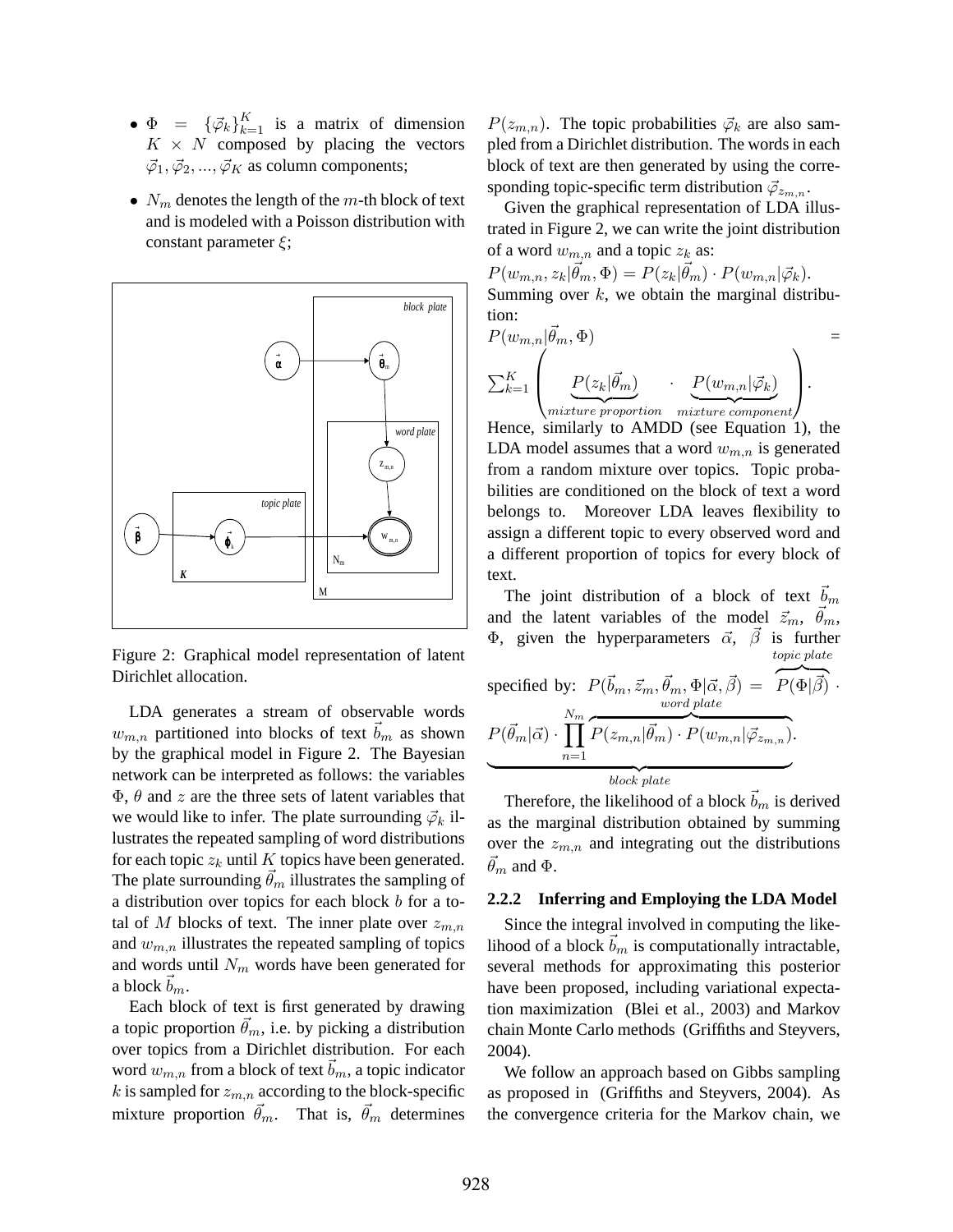check how well the parameters cluster semantically related blocks of text in a training corpus and then we use these values as estimates for comparable settings.

The LDA model provides a soft clustering of the blocks of text, by associating them to topics. We exploit this clustering information, by using the distribution of topics over blocks of text to further measure the inter-blocks similarity. As in Section 2.1.2, the last step of our system consists in employing binary support vector classification to identify the boundaries of thematic episodes in the text. That is, we consider as input features for support vector learning the component values of the vector  $(\theta_{m,z_1}, \theta_{m,z_2}, ..., \theta_{m,z_k}).$ 

# **3 Experiments**

In order to evaluate the performance of AMDD and LDA for our task of topic segmentation, in our experiments we used the transcripts of ICSI-MR corpus (Janin et al., 2004), which consists of 75 meeting recordings. A subset of 25 meetings, which are transcribed by humans and annotated with thematic boundaries (Galley et al., 2003), has been kept for testing purposes and support vector machine training. The transcripts of the remaining 50 meetings have been used for the unsupervised inference of our latent models. The fitting phase of the mixture models rely on the same data set that have been pre-processed by tokenization, elimination of stopwords and lemmatization.

Once the models' parameters are learned, the input data representation is projected into the lower dimension latent semantic space. The evaluation phase consists in checking the performance of each model for predicting thematic boundaries. That is, we check the performance of the models for predicting thematic boundaries on the same test set. The size of a block of text during the testing phase has been set to one, i.e. each utterance has been considered as a block of text.

Figure 3 compares the performance obtained for various  $k$  values, i.e. various dimensions of the latent semantic space, or equivalently different numbers of latent topics. We have chosen  $k = \{50, ... 400\}$  using incremental steps of 50.

The performance of each latent model is mea-



Figure 3: Results of applying the mixture models for topic segmentation.

sured by the accuracy  $Acc = 1 - P_k$ , where  $P_k$ denotes the error measure proposed by (Beeferman et al., 1999). Note that the  $P_k$  error allows for a slight variation in where the hypothesized thematic boundaries are placed. That is, wrong hypothesized thematic boundaries occurring in the proximity of a reference boundary (i.e. in a fixed-size interval of text) are tolerated. As proposed by (Beeferman et al., 1999), we set up the size of this interval to half of the average number of words per segment in the gold standard segmentation.

As we observe from Figure 3, LDA and AMDD achieved rather comparable thematic segmentation accuracy. While LDA steadily outperformed AMDD, the results do not show a notable advantage of LDA over AMDD. In contrast, AMDD has better performances for less dimensionality reduction. That is, the LDA performance curve goes down when the number of latent topics exceeds over 300.

|                  | LDA  | LCSeg | $\vert$ SVMs |
|------------------|------|-------|--------------|
| $P_k$ error rate | 121% | 32 %  |              |

Table 1: Comparative performance results.

In Table 1, we provide the best results obtained on ICSI data via LDA modeling. We also reproduce the results reported on in the literature by (Galley et al., 2003) and (Georgescul et al., 2006), when the evaluation of their systems was also done on ICSI data. The *LCSeg* system proposed by (Galley et al., 2003) is based on exploiting merely lexical features. Improved performance results have